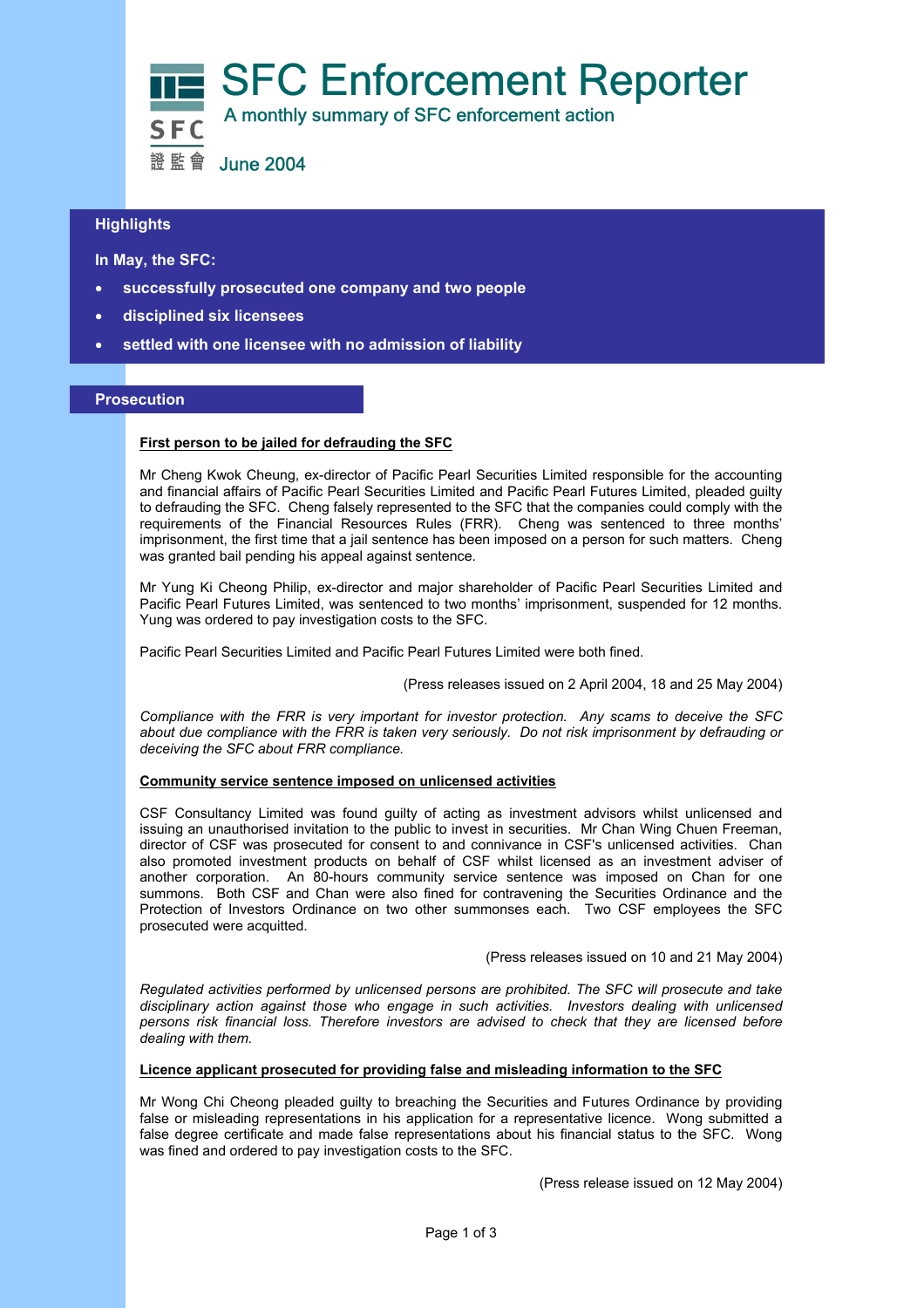

*Applicants should submit honest and accurate information to the SFC. Any form of deception will result in prosecution.* 

# **Discipline**

#### **SFC settles disciplinary matter on payment without admission of liability basis**

The SFC has for the first time settled a disciplinary case on the basis of payment without admission of liability. Mr Raphael Blot's licence was suspended by the SFC for six months by reason of his use of placing schemes from October 1998 to May 1999 to meet the placing requirements of the Rules Governing the Listing of Securities on the Stock Exchange of Hong Kong Limited (these Rules were repealed with effect from 10 December 2001). Blot appealed against, and was granted leave for judicial review, of the SFC's decision. As part of the settlement, Blot consented to pay the SFC, on a without admission of liability basis, \$750,000 which will be paid into government revenue. Blot's appeal to the Securities and Futures Appeals Tribunal and his application for judicial review were withdrawn. In return, the SFC withdrew its decision and Blot's licence will not be suspended.

(Press release issued on 13 May 2004)

*This is the first time that the SFC has entered into a settlement agreement of this nature. The SFC decides whether to settle cases on a case by case basis but only if it determines that the settlement is in the public interest. If the SFC decides to settle a case with a payment as part of the settlement, the SFC will insist the payment be paid personally and not by the person's employer, their insurer or any other third party.*

## **Thieves face revocation**

The SFC revoked the licence of Mr Chow Yuk Wah trading as Teil Stock Investment Company owing to a finding of misappropriation. The SFC found that, without his clients' consent, Chow had pledged his clients' securities to a bank as security for a loan to enable him to meet his personal financial needs. Chow further sold his clients' securities and misappropriated the proceeds of sale of approximately \$1,500,000. Chow created false transaction records to conceal his misappropriation. Chow has now bought back the securities and compensated his clients through the administrators of Chow's property.

(Press release issued on 21 May 2004)

*The SFC will not tolerate any form of misappropriation. Dealing with client's money without their consent is an extremely serious form of misconduct and shall result in the requisite punishment. The SFC considers that only revocation is appropriate to punish the offender and to deter such acts. The SFC delayed disciplinary action in order to allow the court appointed administrators to use Chow's licence during their work, which would be in the best interest of Chow's clients and creditors. Now the administrator's work is almost completed, Chow's licence should be revoked.* 

#### **Strengthen internal controls**

The SFC severely reprimanded Selina & Co Limited (S&C) and reprimanded one of its directors Ko Tze Ha Salina for S&C's seriously lax internal controls and virtually no supervision of staff. Ko felt that all employees had worked for S&C for a long time and were familiar with S&C's operation and therefore did not need supervision. To compound matters, almost all S&C staff knew or should have known that one of the settlement clerks, who has now left S&C, was dealing while unlicensed. Furthermore, in order to satisfy the SFC's licensing requirements that a dealing director be appointed, S&C appointed a dealing director as a token, rather than substantive, appointee, who accordingly had no real supervisory role. The SFC found that the lack of supervision facilitated the settlement clerk's misappropriation of clients' assets. In reprimanding S&C, the SFC took into account that S&C had implemented the recommendations of the accountants who reviewed S&C's internal control procedures and, amongst other things, compensated clients who have suffered loss.

#### (Press release issued on 20 May 2004)

The SFC also reprimanded CLSA Limited for its internal control failings. CLSA discovered that a former employee had exploited certain internal control weaknesses and misappropriated \$22 million over a